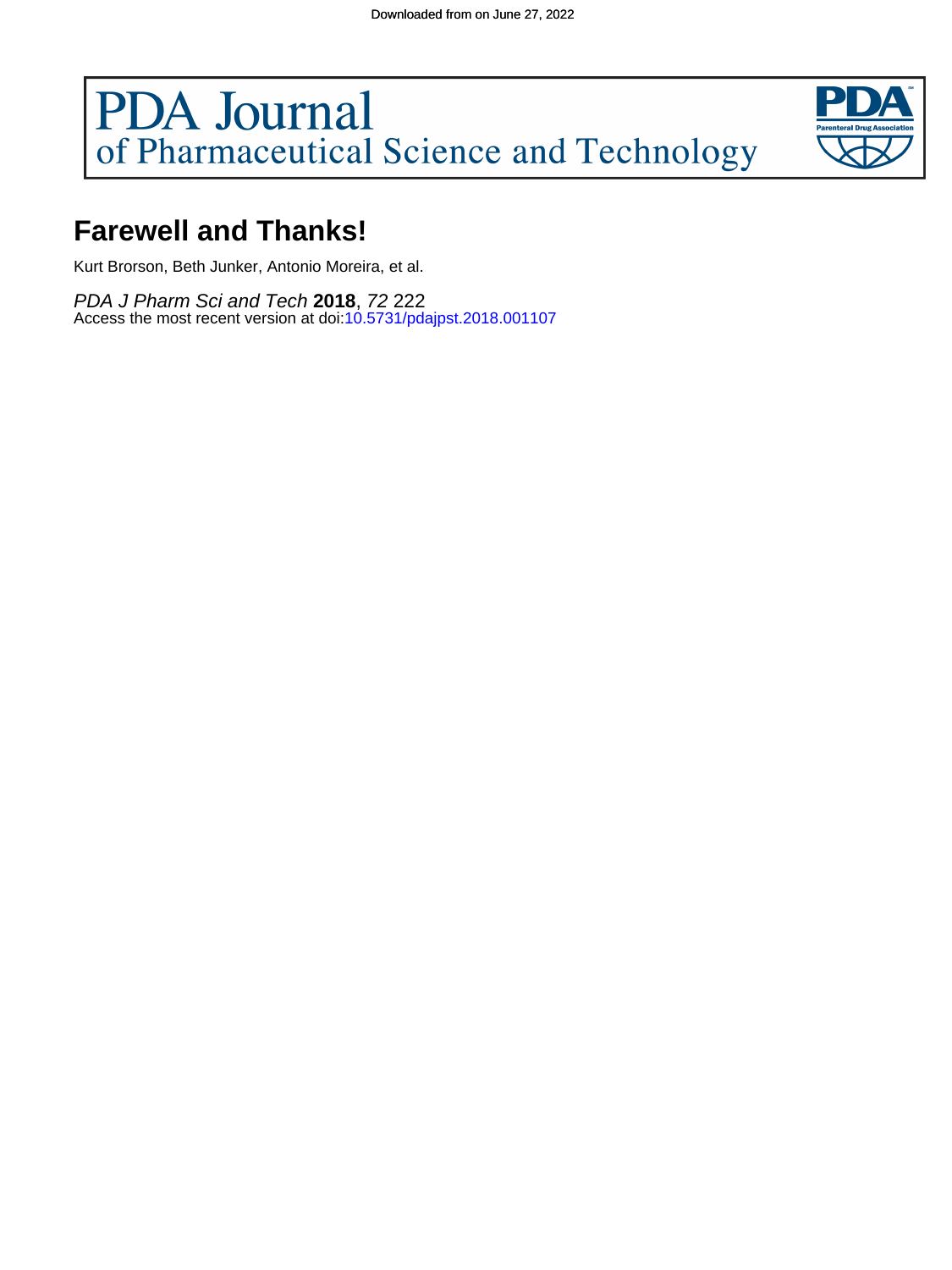### *EDITOR'S NOTE*

## **Farewell and Thanks!**

This will be the final editorial from the present team. After almost a decade, PDA is taking the editorial responsibilities over with an internal team. We offer our thoughts and shared experiences below.

Kurt Brorson: It has been a great privilege to serve in the capacity of associate editor of the *PDA Journal.* It was an opportunity to learn not only the latest in biotech, but also about areas like formulation, smallmolecule active pharmaceutical ingredients, and delivery devices outside of my main scientific area of focus. It is a key journal in the interface between industry and academia, and it also tackles regulatory issues. Very few other journals attempt this, and I'm glad to have been part of the effort for the past eight years. Best wishes for the next editorial team!

Beth Junker: As the most recent addition to the editorial team, I was only able to contribute to the journal as an associate editor for a few years. It was an overwhelmingly positive experience to work closely with the rest of the editorial team to facilitate publication of thoughtprovoking research in the area of regulatory science. Whether submittals were from industrial, academic, or government entities— or a combination thereof—the research topics were always timely and impactful. My best wishes for the new editors and staff in maintaining and improving this useful communication channel for the latest advances in regulatory science.

Tony Moreira: It has been a privilege and an honor to serve for nearly ten years as an associate editor for the *PDA Journal of Science and Technology.* The *Journal* occupies a unique position in connecting the bio/ pharma industry with academia while interfacing as well with the regulatory side of the house. It was a great personal learning opportunity in which I was amazed with the diversity of topics that our industry covers and the scientific depth of the field. Equally impressive to me was the global source of the articles submitted for publication. I also wish to thank my colleagues on the editorial team for the knowledge they shared and the guidance they were always happy to provide. All the best wishes to the new team, and I

will look forward to continuing to benefit from the valuable resource the *Journal* will provide.

Anurag S. Rathore: After nearly 8 years of serving as an associate editor of the *PDA J Sci Technol,* it is time to bid adieu. Over the years, we saw the rise in readership of the *Journal*, and for me it was interesting to see how the *Journal* connects to the tens of thousands of academicians and industry professionals of the pharmaceutical industry. Indeed the *Journal* plays and will continue to play a key role towards ensuring growth of the PDA. Wishing the new editorial team all the best.

Mia Ricci: It's been a wonderful 8 years supporting the editorial team of the *Journal* and serving the PDA community. Thank you to all our readers, authors, reviewers, and editors. Please continue your support and dedication to the *Journal!*

Govind Rao: It has been a privilege working with this team and pushing the boundaries of regulatory science. Regulatory science is different from traditional science in that it is requires an unusual perspective of trying to understand what could go wrong and the steps that need to be taken to prevent that. We have worked hard to create a system of rapid and fair peer review and hope that our community has benefited. Proudest moment: Finding out that our annual access is close to a million views! We wanted to make a difference, and it appears that people are reading the *Journal* in increasing numbers. Biggest surprise: Learning that glass can delaminate and end up in parenteral products—this is the kind of information that the focus on regulatory science provides.

We leave you with a sense of accomplishment and with our very best wishes for the incoming team and for a long and productive life for the *Journal.*

> Thank you. The PDA Journal Editorial Team

*Kurt Brorson, Beth Junker, Antonio Moreira, Anurag Rathore, Mia Ricci, and Govind Rao\**

\* Corresponding Author: Govind Rao, University of Maryland, Baltimore County, 1000 Hilltop Circle, Baltimore, MD 21250, doi: 10.5731/pdajpst.2018.001107<br>e-mail: grao@umbc.edu e-mail: grao@umbc.edu